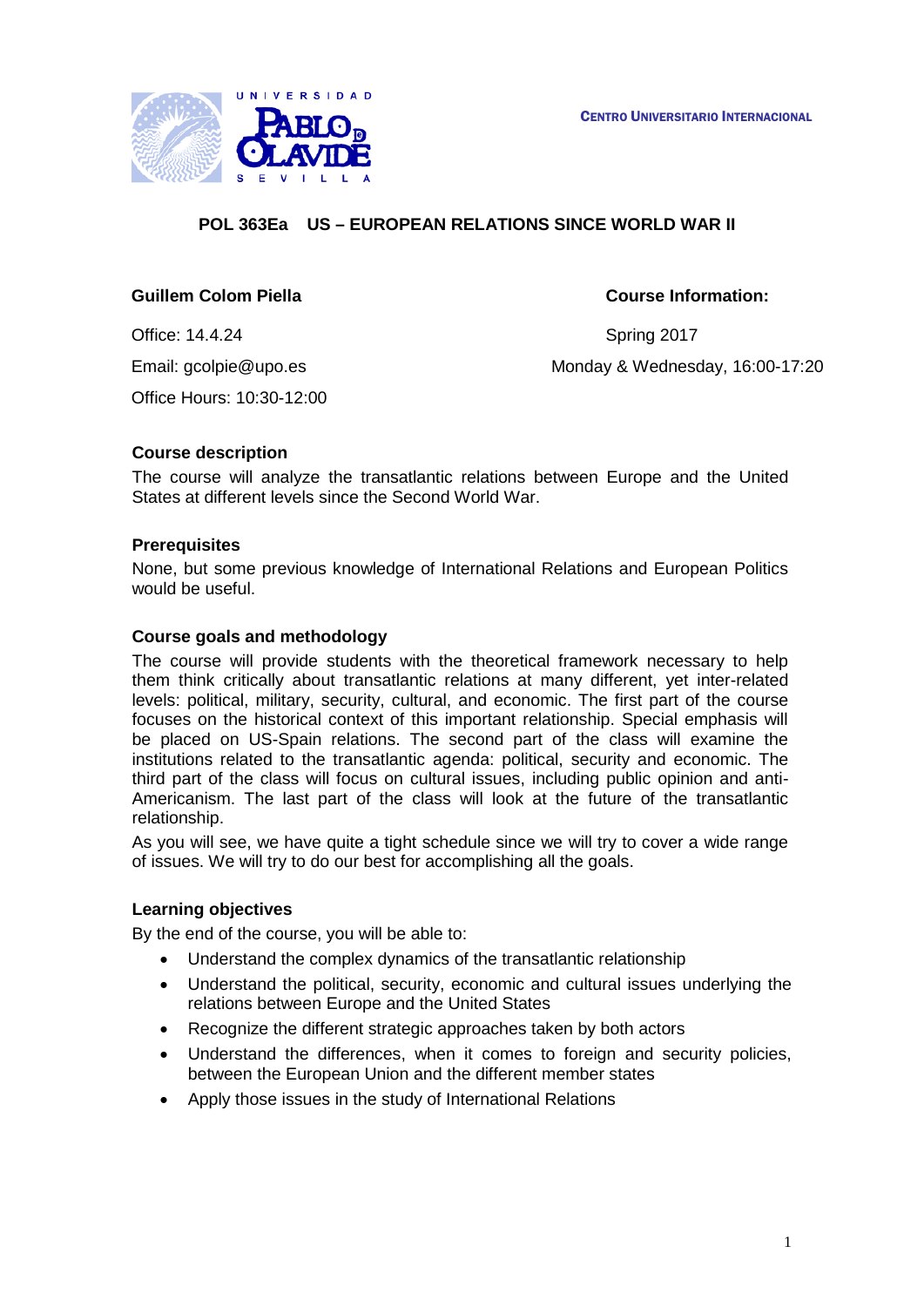## **Required texts**

We will not use any text book. The readings are indicated for each class. Although we may use several chapters of the books you have below, I have also included other additional references.

- Christopher Hill & Michael Smith (eds.): *International Relations and the European Union*, Oxford: Oxford University Press, 2013.
- Jussi Hanhimaki; Benedikt Schoenborn & Barbara Zanchetta: *Transatlantic Relations since 1945: An Introduction*, London: Routledge, 2012.
- Wayne C. McWilliams & Harry Piotrowski: "The Origins of the Cold War", in *The World Since 1945: a History of International Relations*, London, Rienner, 2009.
- Philip H. Gordon & Jeremy Shapiro: *Allies at War: America, Europe, and the Crisis over Iraq*. New York: McGraw-Hill, 2004.
- Steven W. Hook & John Spanier: *American Foreign Policy Since World War II*. Washington, DC: CQ Press, 2004.
- Robert Kagan: *Of Paradise and Power: America and Europe in the New World Order.* New York: Vintage, 2004.
- Tod Lindberg (ed.): *Beyond Paradise & Power: Europe, America and the Future of a Troubled Partnership.* New York: Routledge, 2005.
- Robert Pastor (ed.). *A Century's Journey: How the Great Powers Shape the World.*  New York: Basic Books, 2000.
- Stanley R. Sloan: *NATO, the European Union and the Atlantic Community*. Lanham: Rowman & Littlefield, 2003.

### **General course policies**

Please keep your cell phones turned off during class.

If you have any enquire or comment, please send me a mail [\(gcolpie@upo.es\)](mailto:gcolpie@upo.es). I will answer it as soon as I can, usually in a day.

You can use your laptops in class for taking notes

Please participate and come prepared to class

#### **Course Requirements and Grading**

The distribution of the final grade will be divided as follows:

| <b>Midterm</b> | <b>Final</b> | <b>Seminars</b> | <b>Films</b> |
|----------------|--------------|-----------------|--------------|
| 30%            | 30%          | 30%             | 10%          |

| Midterm:  | 15 multiple choice (3) questions + 500 word essay                |  |  |
|-----------|------------------------------------------------------------------|--|--|
| Final:    | 15 multiple choice (3) questions + 500 word essay                |  |  |
| Seminars: | Participation at class + brief memo (1000 words) the week after  |  |  |
|           | - The current state of U.S. Spanish relations                    |  |  |
|           | - The future of U.S. European relations Seminar                  |  |  |
|           | - The "Brexit" and the future of the EU                          |  |  |
|           | $-$ Is Turkey a reliable ally?                                   |  |  |
| Films:    | Questionnaire about the film to be given the week after the film |  |  |
|           | One, two, three<br>$-$                                           |  |  |
|           | - Charlie Wilson's war                                           |  |  |
|           |                                                                  |  |  |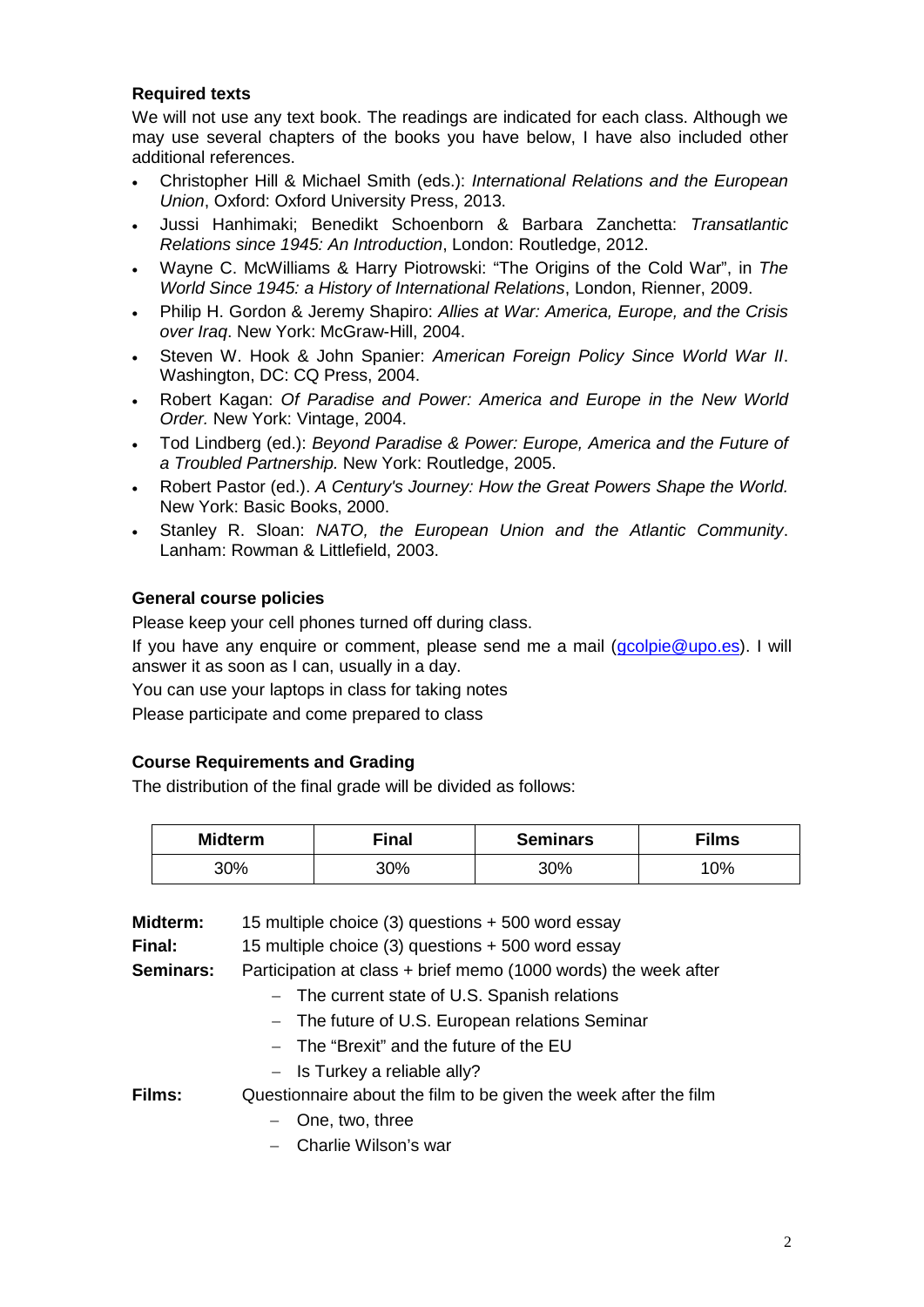#### **Attendance and Punctuality**

Attendance is mandatory. More than 3 unexcused absences will result in the lowering of the final grade. Students with more than 2 such absences may not challenge the final grade received. Punctuality is required – lateness will be penalized by 0.5 (over 15 mins) or 1 absence (over 30mins).

#### **Missed or Late Work**

Although you are expected to do all the given assignments – exams, essays, the papers of the seminars, etc. – if you fail to do that, the policy is the following:

- − Missed exams: they cannot be repeated unless there is a clear reason for that.
- Seminars: if you cannot attend them, you can still bring me the seminar memo but it will count 50% of the final mark.

### **Academic Dishonesty**

Academic integrity is a guiding principle for all academic activity at Pablo de Olavide University. Cheating on exams and plagiarism (which includes copying from the internet) are clear violations of academic honesty. A student is guilty of plagiarism when he or she presents another person's intellectual property as his or her own. The penalty for plagiarism and cheating is a failing grade for the assignment/exam and a failing grade for the course. Avoid plagiarism by citing sources properly (using footnotes or endnotes and a bibliography).

### **Students with Disabilities**

If you have a disability that requires special academic accommodation, please speak to your professor within the first three (3) weeks of the semester in order to discuss any adjustments. It is the student's responsibility to provide the International Center with documentation confirming the disability and the accommodations required (if you have provided this to your study abroad organization, they have most likely informed the International Center already but please confirm).

#### **Behavior Policy**

Students are expected to show integrity and act in a professional and respectful manner at all times. A student's attitude in class may influence his/her participation grade. The professor has a right to ask a student to leave the classroom if the student is unruly or appears intoxicated. If a student is asked to leave the classroom, that day will count as an absence regardless of how long the student has been in class.

# **Class schedule**

# **I. HISTORICAL CONTEXT OF THE TRANSATLANTIC RELATIONSHIP**

#### **23 January 2017 – Presentation of the course**

#### **25 January 2017 – Lecture: The Cold War**

Leffler, Melvyn & Painter, David: "Introduction: the international system and the origins of the Cold War", in *Origins of the Cold War*, London: Routledge, 1994, pp. 1-12.

#### **30 January 2017 – Lecture: The Transatlantic link**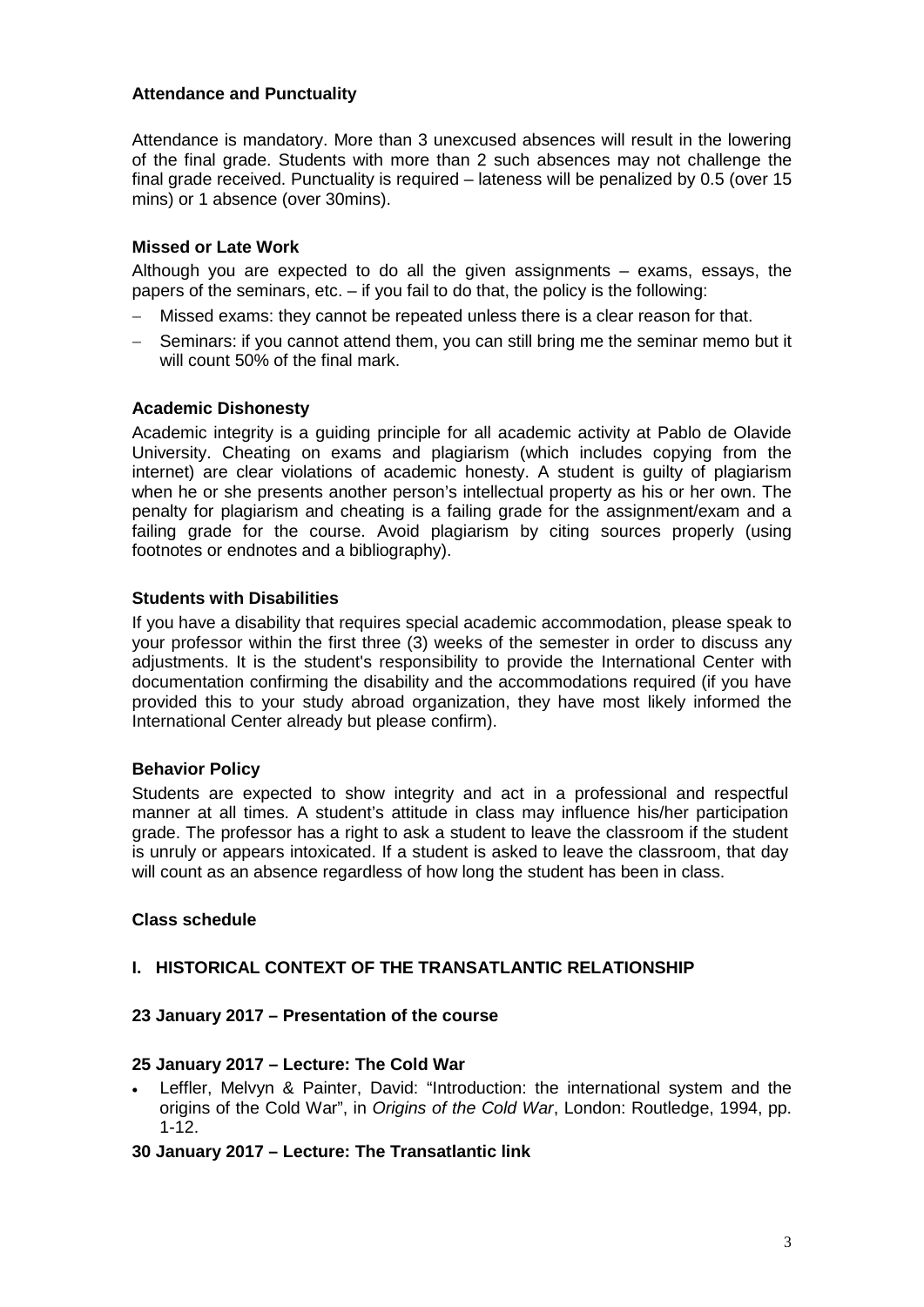• Yannos Papantoniou, "On the State of the Transatlantic Relationship", in *The State of the Transatlantic World 2014*, Washington DC: The Transatlantic Academy, 2014, pp. 19-22.

# **1 February 2017 – Film**

• Billy Wilder: *One, Two, Three*, United Artists, 1961.

# **6 February 2017 – Lecture: U.S. Spanish Relations: then and now**

• William Chislett: "Spain and the US: Close, Yet so Far." Working Paper 23/2006, *Real Instituto Elcano* (September 2006).

## **8 February 2017 – Seminar: The current state of U.S. Spanish relations**

# **II. INSTITUTIONS**

# **13 February 2017 – Lecture: Institutions of the European Union**

• Alberto Alesina & Roberto Perotti: "The European Union: a Politically Incorrect View", *Journal of Economic Perspectives* 18:4 (Fall 2004), pp. 27-48.

### **15 February 2017 – Lecture: Development of the European Union**

• Kristin Archick: *The European Union: Current Challenges and Future Prospects in Brief*, CRS-R44249, Washington DC, Congressional Research Service, 2015.

# **20 February 2017 – Lecture: NATO as the basis of the Transatlantic Link**

• James M. Goldgeier: *The Future of NATO*, Council Special Report No. 51, New York, Council on Foreign Relations, 2010.

# **22 February 2017 – Lecture: European Security Institutions**

• Anand Menon & Nick Witney: *After Paris: What Price European Defence?* Brussels: European Council of Foreign Relations, 2015.

### **6 March 2017 – Seminar: The "Brexit" and the future of the EU**

# **III. CURRENT ISSUES**

# **8 March 2017 – Lecture: United States and European Union relations**

- Derek E. Mix: *The United States and Europe: Current Issues*, Washington DC: Congressional Research Service, 2015.
- **13 March 2017 – Lecture: Problems in the U.S. – European Union Relations**
- Robert Kagan: "Power and Weakness," *Policy Review* 113 (June 2002), pp. 3-28.
- **15 March 2017 – Midterm exam**

# **20 March 2017 – Lecture: United States and European Economic Relations**

• William Cooper: *EU-U.S. Economic Ties: Framework, Scope, and Magnitude*, Washington DC: Congressional Research Service, 2014**.**

## **22 March 2017 – Seminar: The future of U.S. European relations**

# **IV – OUT OF AREA ISSUES**

# **27 March 2017 – Lecture: The EU and its neighbors**

• David Cadier: "Is the European Neighborhood Policy a Substitute for Enlargement?", in V.A.: *The Crisis of EU Enlargement*, London: LSE Ideas, 2013.

# **29 March 2017 – Lecture: Turkey: the ¿eternal? EU candidate**

- Nathalie Tocci: *Turkey and the European Union A Journey in the Unknown*, Washington DC: Brookings, 2014.
- *EU Statement on Turkey*, PC-DEL/1214/16, 21 July 2016.

# **10 April 2017 – Lecture: Russia: towards a new Cold War**

• Robin Niblett: *What should Europe's policy be towards Russia?*, Policy Paper no. 349, Brussels: Robert Schuman Foundation, 2015.